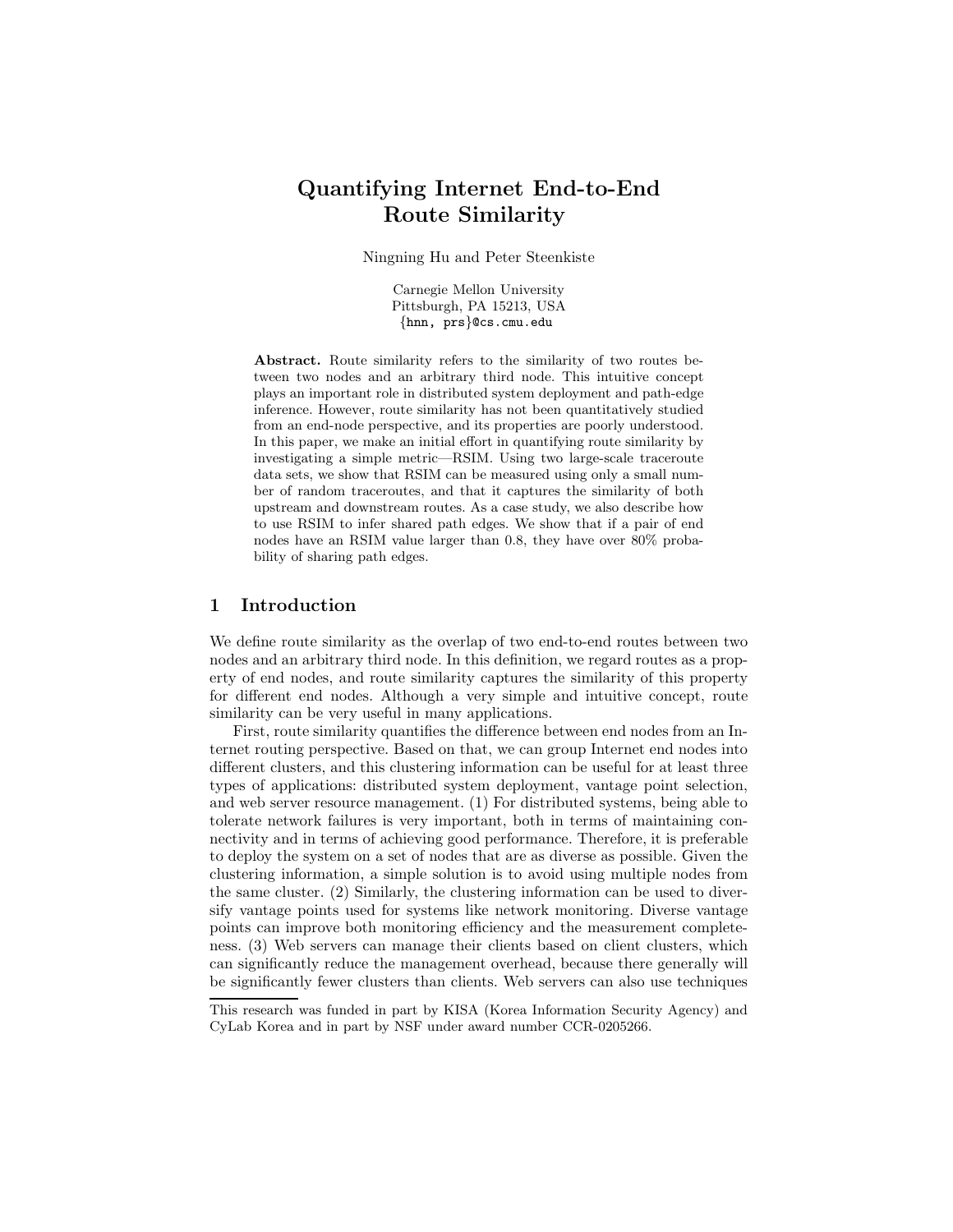like server or content replication to improve the performance of clusters with poor performance.

Second, route similarity can be used for path edge inference. This capability can be useful in systems like BRoute [7]. A recent Internet-scale study on network bottlenecks [6] showed that over 86% of Internet end-to-end paths have bottleneck at the first or last four hops of the path. This implies that if two nodes have very similar routes, they will have a high probability of sharing bottlenecks, and we may be able to use the available bandwidth information collected by one node for paths used by the other. This method can significantly reduce available bandwidth measurement overhead for large scale network systems.

We are not aware of any metrics for quantifying route similarity. Related work such as [3] and [4] has studied how to use relay nodes to increase route diversity for link or router fault tolerance, and their route diversity results may be used to measure route similarity. However, our work has a completely different focus—we are interested in edge route similarity, which can not be directly quantified using route diversity. Sometimes IP prefixes are also used to estimate route similarity. This is based on the observation that if two nodes have IP addresses from a common prefix, they often share routes. This approach has three limitations. First, a common IP prefix is not a sufficient condition for route similarity. Nodes from the same prefix, especially those from a large prefix, do not necessary share routes. Second, a common IP prefix is not a necessary condition for similar route, either. For example, from the Rocketfuel data set used in [11], we find that node planet2.cs.ucsb.edu and node planetlab1.cs.ucla.edu have very similar routes although they belong to completely different prefixes– 131.179.0.0/16 (AS52) and 128.111.0.0/16 (AS131). Finally, the IP prefix does not *quantify* route similarity, thus it is hard to compare the similarities of different pairs of nodes.

In this paper, we introduce a simple route similarity metric— $\overline{RSIM}$ —that addresses the above problems. RSIM is defined as the ratio between the total number of shared links and the total number of links on two routes. We will show that (1) RSIM is very easy to measure—it only needs a small number of "random" traceroutes; (2) RSIM can capture both upstream and downstream route similarity. Using a case study, we also show that RSIM is very useful for inferring shared path edges. We find that if a pair of end nodes have an RSIM value larger than 0.8, the probability that they share path edges is over 80%.

The remainder of this paper is organized as follows. We define RSIM in Section 2, and we describe the data sets used for our analysis in Section 3. We then discuss RSIM's properties in Section 4, including destination sensitivity, measurability, and symmetry. In Section 5, we describe a case study of using RSIM for path-edge inference. We discuss related work in Section 6 and conclude in Section 7.

## 2 RSIM Definition

In the remainder of this paper, the term "route similarity" refers specifically to RSIM, which is defined as follows. Let  $P(s, d)$  denote the IP level route from node s to node d;  $L(s, d)$  denote the number of links on  $P(s, d)$ ;  $Total(s_1, s_2, d)$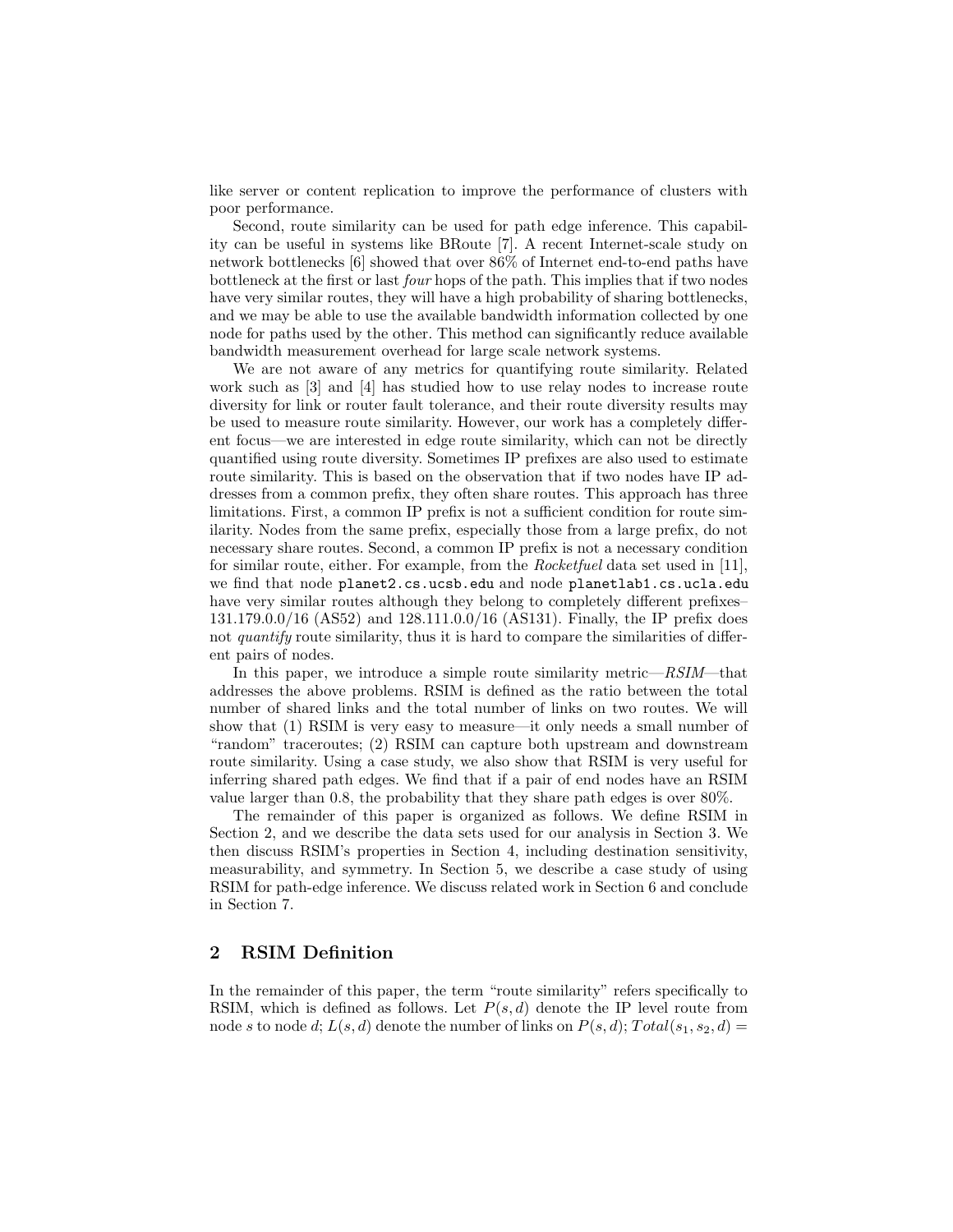

Fig. 1.  $RSIM(s_1, s_2, SET)$ 

Fig. 2. Example:  $RSIM(s_1, s_2, \lbrace d \rbrace) =$ 8/17

 $L(s_1, d) + L(s_2, d)$ ; and  $Common(s_1, s_2, d)$  denote the total number of links that are shared by  $P(s_1, d)$  and  $P(s_2, d)$ . Let SET denote a set of Internet destinations (see Figure 1), then the route similarity between  $s_1$  and  $s_2$  relative to SET is defined as:

$$
RSIM(s_1, s_2, SET) = \frac{\sum_{d \in SET} 2 * Common(s_1, s_2, d)}{\sum_{d \in SET} Total(s_1, s_2, d)}
$$
(1)

Note this definition uses upstream routes from  $s_1$  and  $s_2$ , RSIM can be similarly defined using downstream routes. Intuitively, this definition captures the percentage of links shared by the two routes  $P(s_1, d)$  and  $P(s_2, d)$ . In this definition, when SET is obvious, we simplify  $RSIM(s_1, s_2, SET)$  as  $RSIM(s_1, s_2)$ . It is easy to see that  $RSIM(s_1, s_2, SET) \in [0,1]$  for any  $s_1, s_2$ , and SET. The larger  $RSIM(s_1, s_2, SET)$  is, the more similar the routes of  $s_1$  and  $s_2$ are. Figure 2 shows an example an RSIM computation. Here we have  $SET =$  ${d}, Common(s_1, s_2, \{d\}) = 4, Total(s_1, s_2, \{d\}) = 9+8 = 17, so RSIM(s_1, s_2, \{d\}) =$  $2 * 4/17 = 8/17.$ 

#### 3 Data Sets

Our analyses on RSIM are based on two data sets: the Rocketfuel data set and the Matrix data set.

The Rocketfuel data set refers to the traceroute data collected on 12/20/2002 by the Rocketfuel project  $[11][2]$ , which used 30 nodes<sup>1</sup> on Planetlab  $[1]$  to probe over 120K destinations. This is one of the most complete traceroute data sets publicly available. The destination IP addresses are derived from the prefixes in a BGP table that day. Because the destination IP addresses are randomly selected, they do not necessarily correspond to online hosts, so for many of the destinations the traceroute measurements are not complete. To avoid the impact of incomplete routes on our analysis, we only consider the 5386 destinations which can be reached by at least 28 source nodes using traceroute.

The Matrix data set is collected by the authors using 160 Planetlab nodes, each from a different site. In this data set, we let each node run traceroute to

 $1$  The original data set covers three days and uses 33 nodes. We only use the data from one of the days, and we discarded the data for 3 nodes because they could not get valid traceroute results for a large portion of destinations.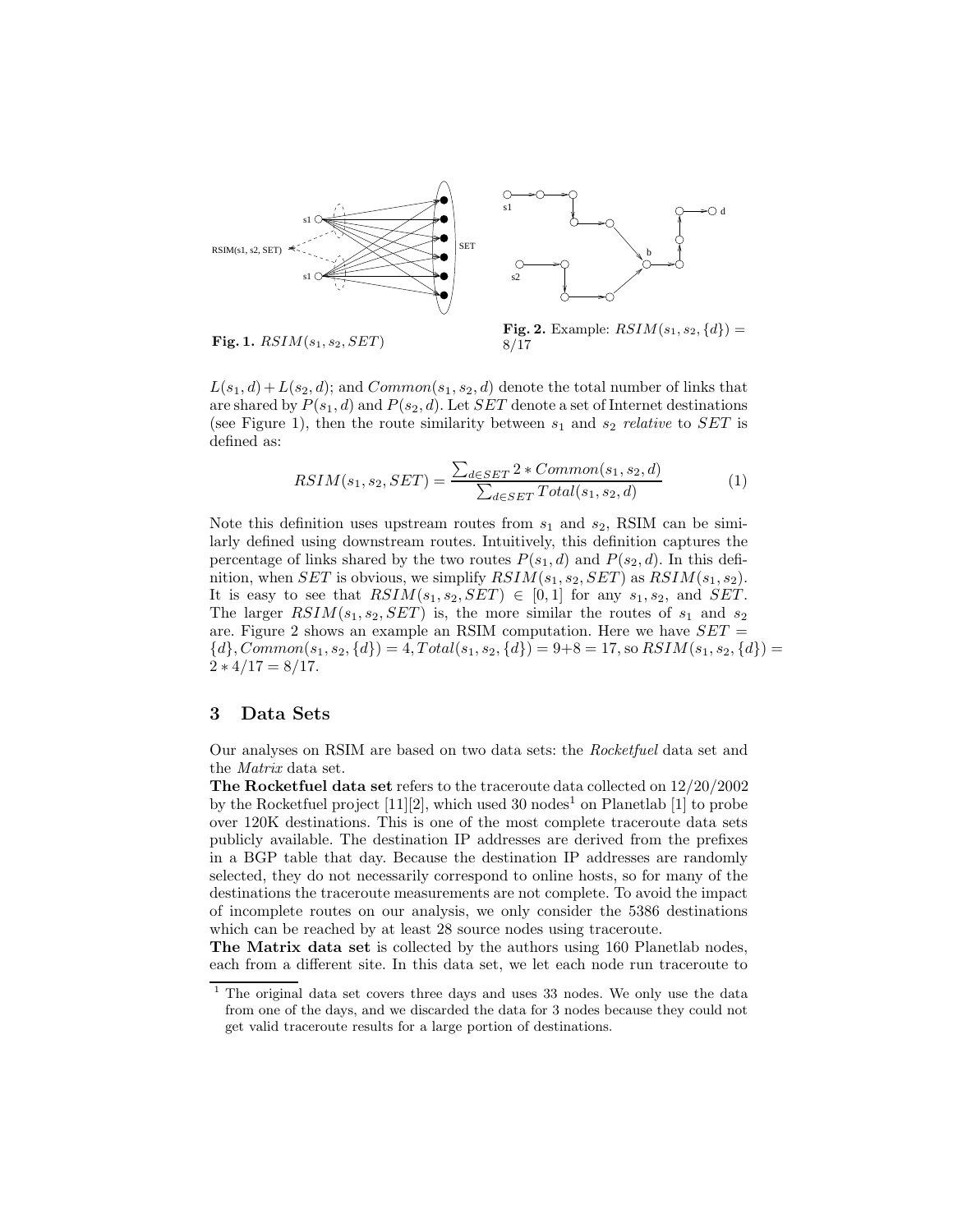

Fig. 3. Destination-sensitivity of RSIM

Fig. 4. Measurability of RSIM

all the other nodes, obtaining a route matrix, where we have routes in both directions for all pairs of nodes. This is the largest route matrix we are aware of, and it is very useful for characterizing the symmetry property of RSIM, as discussed in Section 4.3.

## 4 RSIM Properties

In this section, we analyze the following properties of RSIM to show that it is a useful metric:

- Destination Sensitivity: how sensitive is the RSIM value to the choice of destinations;
- Measurability: how many measurements are required to compute the value of RSIM;
- $-$  Symmetry: what is the difference between the upstream route similarity and downstream route similarity?

#### 4.1 Destination Sensitivity

Since RSIM is a function of the destination set SET , the value of RSIM can be different for different destination sets. However, for many applications it is preferable that RSIM is largely independent of the SET parameter, i.e., it is a fundamental property that only needs to be measured once. This property is very important for reducing measurement overhead. In this section, we first focus on the case where SET includes only a single destination. The case where SET includes multiple destinations are discussed in Section 4.2.

We use the Rocketfuel data set to study destination sensitivity. We first set SET to include the 5386 reachable destinations in the Rocketfuel data set, and compute RSIM values for all the  $435 (= 30 * 29/2)$  pairs of source nodes. We will use these RSIM values as benchmark values since they are from the largest destination set possible. The distribution of these RSIM values has a sharp peak around 0.7. Specifically, 85% of the 435 pairs have RSIM values between 0.65 and 0.8. This confirms earlier observations that in 2002, most Planetlab nodes had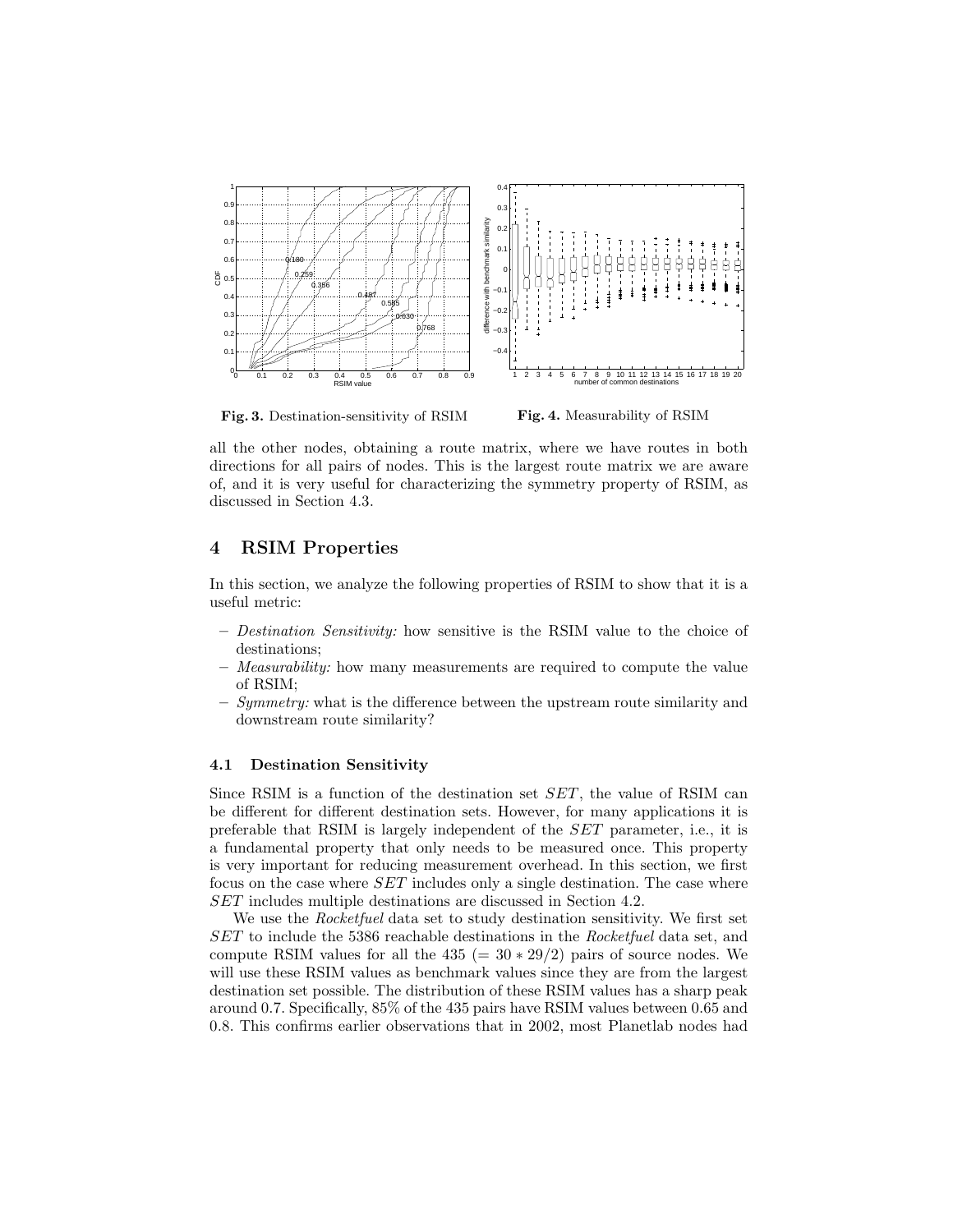very little diversity in how they connected to the Internet (most used Abilene). However, there is some diversity: the RSIM values range from 0.1 to 0.8.

To study the destination sensitivity of RSIM for node pairs with different RSIM values, we selected seven source-node pairs with RSIM values roughly evenly distributed in the range [0.1, 0.8]. We calculate their RSIM values for each of the 5386 individual destinations for which they have complete route data. These similarity values are plotted in Figure 3. Each curve plots the cumulative distribution for the RSIM values of one source-node pair relative to each individual destination. The numbers marked on the curves are the benchmark RSIM values. The seven curves can be classified into three groups:

- 1. The first group only includes the rightmost curve. This curve corresponds to a pair of source nodes with the highest benchmark RSIM value (0.768) among the seven pairs, i.e., their routes are very similar. The similarity values of this source-node pair for individual destinations are distributed in a fairly small region—90% of them are in [0.65, 0.85]. That shows that the similarity between this pair of source nodes is not very sensitive to the destination selected.
- 2. The middle three curves make up the second group. Their benchmark RSIM values are 0.467, 0.585, and 0.630, respectively, and they represent sourcenode pairs with average similarity values. Clearly, the RSIM values for individual destinations in this group are more diverse than in the first group. The lowest 30% of similarity values are significantly lower than the other 70% of the values. However, the highest 70% of similarity values cluster within a small region with 0.2 width.
- 3. The three leftmost curves represent the third group, where the node pairs have low similarity—0.180, 0.259, and 0.356. The similarity values of these source-node pairs with respect to individual destinations is almost evenly distribute in a large range with 0.4-0.6 width. That means that their RSIM values are quite sensitive to the SET parameter.

The above results show that the larger the benchmark RSIM value is, the less sensitive the RSIM values are to the chosen destination. Specifically, for node pairs with properties similar to the rightmost curve, the RSIM values are not sensitive to the specific single-destination set.

#### 4.2 Measurability

In this subsection, we show that measuring route similarity only needs a small number of traceroute measurements. We again use the *Rocketfuel* data set to demonstrate this property. In this data set, we use different numbers  $(x)$  of randomly (uniform) selected destinations to compute route similarity  $(RSIM<sub>x</sub>)$  for each of the 435 source-node pairs. We then compare them with their benchmark values  $(RSIM_b)$  which is based on all 5386 reachable destinations as discussed in Section 4.1, and compute the relative difference as  $(RSIM_x - RSIM_b)/RSIM_b$ . Figure 4 plots the distributions of the relative differences from all 435 sourcenode pairs. The x-axis is the number of routes used in computing  $RSIM_x$ . The bars are plotted using the boxplot function of Matlab, where each bar corresponds to one distribution of the relative difference for all 435 source-node pairs.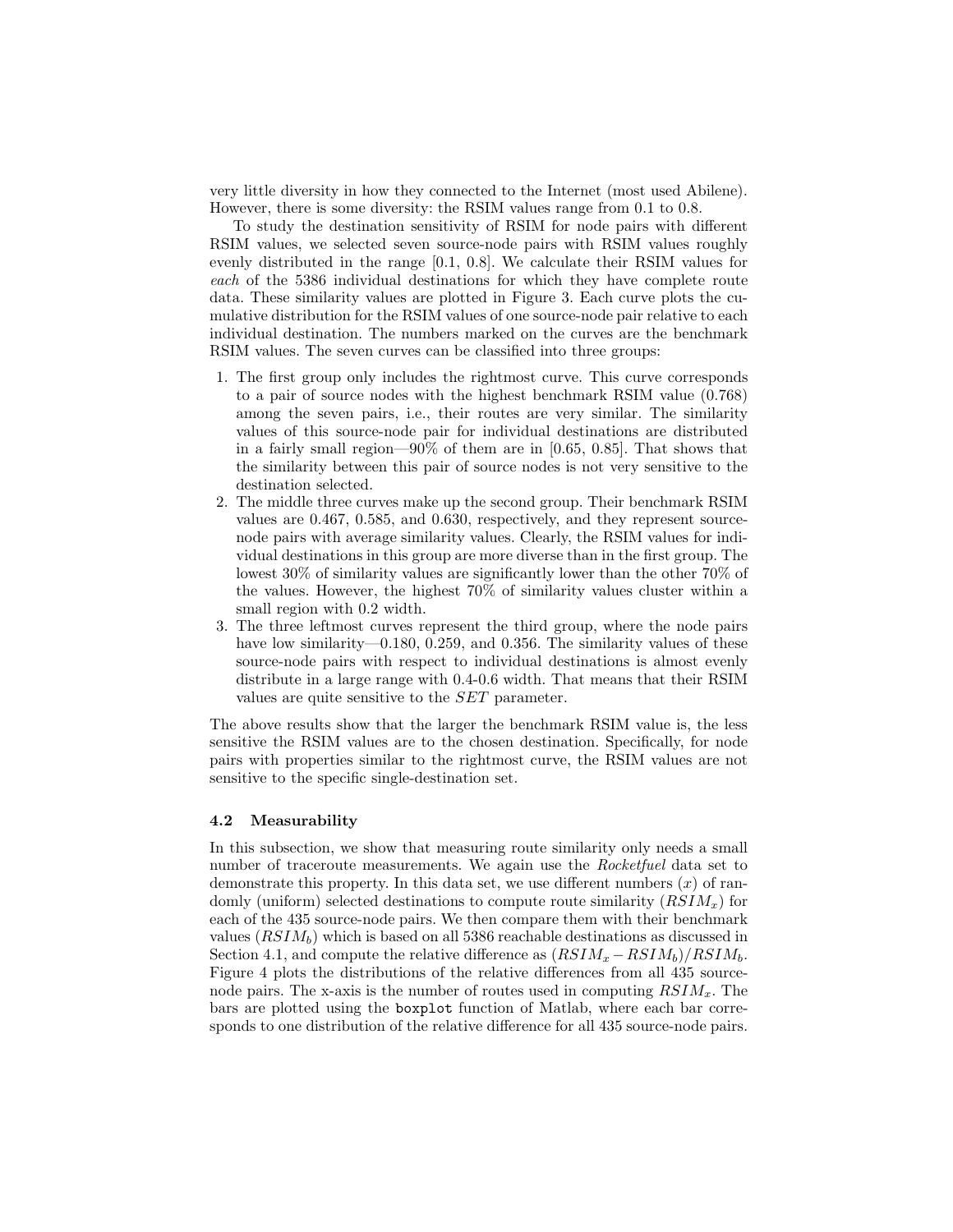

Fig. 5. Impact of randomness Fig. 6. Symmetry of RSIM

The middle boxes have three lines corresponding to the lower quartile, median, and upper quartile values, and the whispers are lines extending from each end of the box to show the extent of the rest of the data. We can see that the relative difference between  $RSIM_x$  and  $RSIM_b$  quickly drops as more destinations are used. Once  $x \ge 10$ , the median difference stays roughly constant at about 5%, although the variance decreases. This result shows that only 10-20 routes are needed to compute the value of RSIM for the *Rocketfuel* data set.

In the above analysis, for each source-node pair and each number of destinations, the similarity value is calculated using one instance of a randomly selected destination set. These values may be different for different randomly selected destination sets. To quantify the impact of this randomness, for each source-node pair, we select 1000 different random 10-destination sets and compare their RSIM values. For each source-node pair, we then record the difference between the 95 percentile similarity value and the 5 percentile similarity value, and use that as a variance measure for different random 10-destination sets. Figure 5 plots the cumulative distribution of this variance for all 435 source-node pairs. We see that the variance for 93% of pairs is less than 0.2, which is small. This tells us that the choice of the randomly selected destination sets does not have a significant impact on the RSIM values.

An important implication of the results in Figure 4 and 5 is that RSIM is not sensitive to the choice of destination set when SET includes ten or more "random" destinations. The reason is as follows. Although RSIM can be very different for different individual destinations, as illustrated in Figure 3, ten or more different destinations can fairly well "cover" the distribution curve by including most important points. Therefore, even with different destination sets, since they are from the same distribution, which is determined by the node pair, they should converge to the same value.

So far, the results in this section were obtained using routes between 30 source nodes and 5386 destination nodes. We have done a similar analysis using all 120K destinations, i.e., including the incomplete route data. The results we obtained are similar. Even so, the data set used here only covers a limited fraction of nodes on the Internet, and whether or not our conclusion in this section can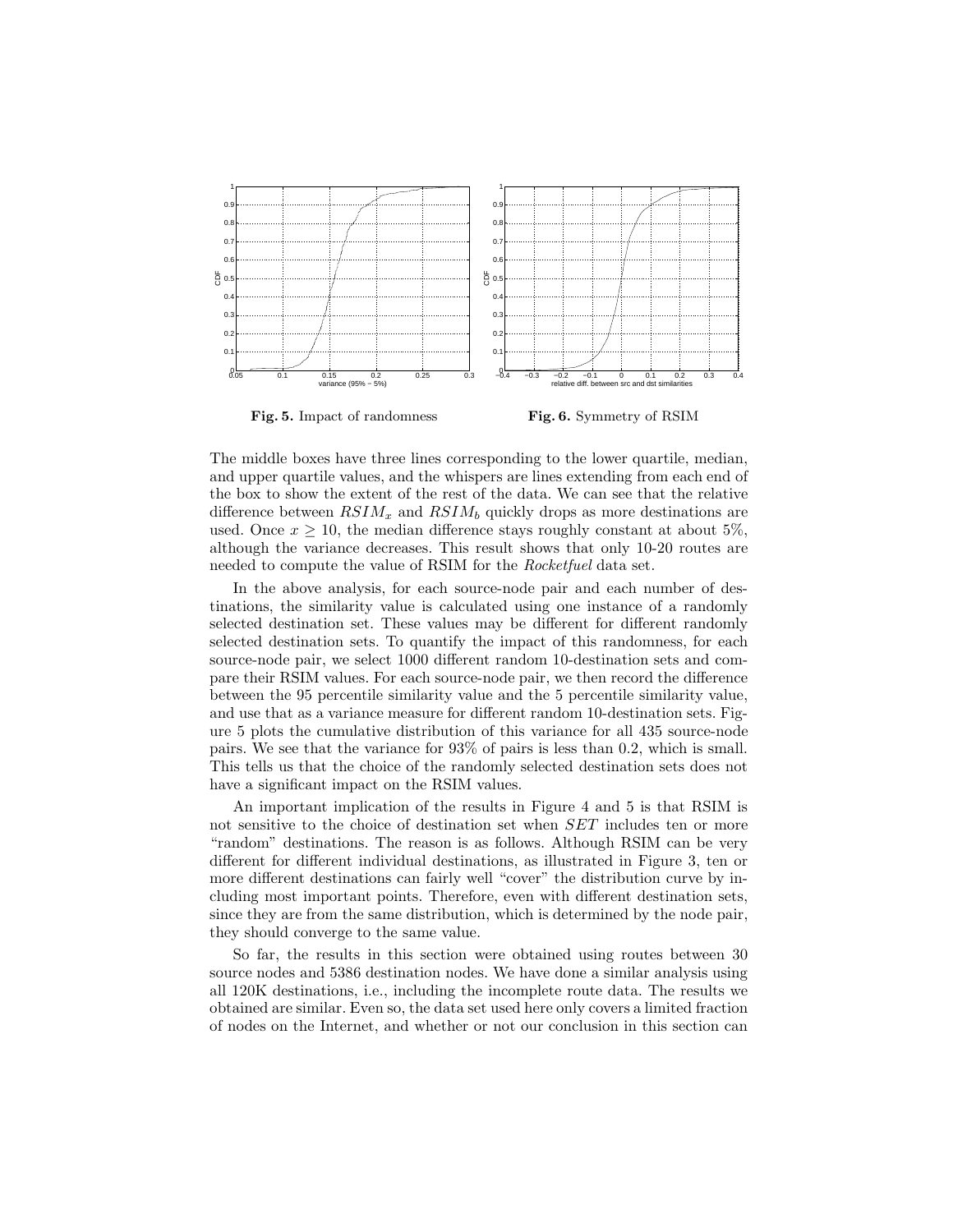be extended to the whole Internet should be validated using larger and more diverse data sets.

#### 4.3 Symmetry

It is well known that Internet routes are asymmetric [9], but we find that RSIM values computed using upstream routes and those using downstream routes are very similar. In this sense, RSIM is symmetric, i.e., it captures the similarity of both upstream and downstream routes. In this section, we use the Matrix data set to show this property.

For each node pair among the 160 nodes, we calculate their route similarity using both upstream routes  $(RSIM_{up})$  and downstream routes  $(RSIM_{down})$ . We then compute the difference as  $(RSIM_{down} - RSIM_{up})$ . Figure 6 plots the distribution of this difference for the 14,412 pairs which have at least 10 complete traceroute results to compute both  $RSIM_{up}$  and  $RSIM_{down}$ . We can see that  $84\%$  of the pairs have difference within a small range of  $[-0.1, 0.1]$ , which shows that  $RSIM_{up}$  and  $RSIM_{down}$  are indeed very similar. That means that, if two nodes have a high probability sharing a large portion of their upstream routes toward a destination, they will also have a high probability sharing a large portion of their downstream routes from that destination.

The implication of this property is two-fold. First, RSIM measurements do not necessarily need upstream routes. If only downstream routes are available, we can still compute RSIM. This property will be used in Section 5 to get a larger sample set for our analysis. Second and more importantly, this property allows us to infer both source-side and destination-side path edges. For example, if  $s_1$  and  $s_2$  have similar routes, they will both have similar destination-side path edges for their routes towards a third node, and have similar source-side path edges for those routes from a third node. The details are discussed in the next section.

## 5 RSIM Case Study: Path Edge Inference

In this section, we first define what we mean by "path edge", and then describe how to use RSIM to infer path edges. We also present empirical results on how often path edges shared by a pair of nodes can be inferred.

#### 5.1 Path Edge Inference

According to [6], most bottlenecks are located on the last/first four links of a path. The last/first four links are what we call the "path edge". Formally, we call the first four links of an end-to-end route  $P(s, d)$  the source edge (srcEdge(s, d)), and the last four links the *sink edge (sinkEdge(s,d))*. For example, in Figure 2, path segment  $(b, d)$  is the sink edge for both  $P(s_1, d)$  and  $P(s_2, d)$ . Source edges and sink edges together are referred as path edges. Ideally, we would like to use RSIM value to predict path edges. This prediction becomes easy if the following two claims are true: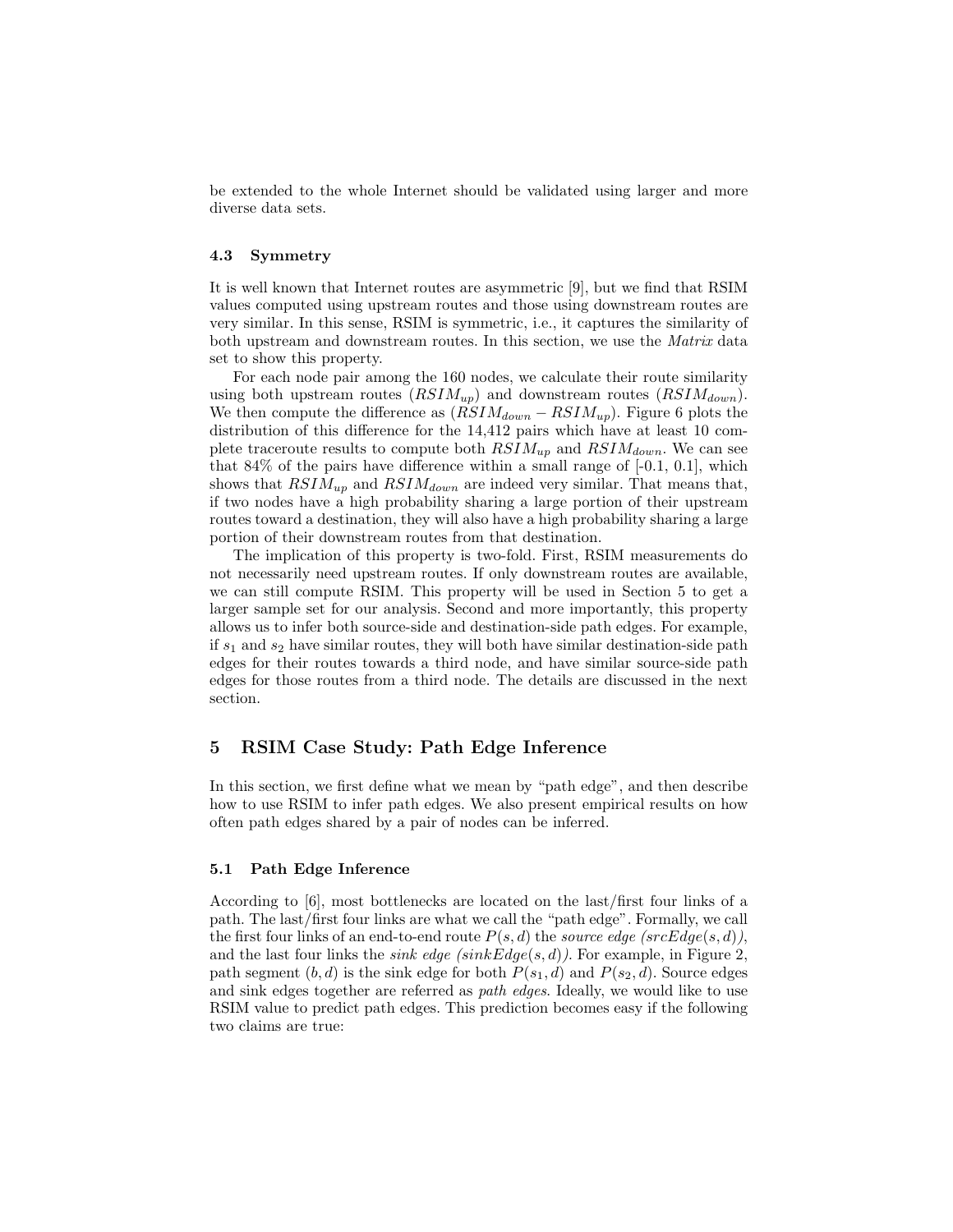

Fig. 7. Edge sharing probability for node Fig. 8. The probability of a node having pairs with different levels of similarity. The a neighbor numbers on the curves mark the group ID.

Claim 1: ∃  $TH_{RSIM}$ ,  $\forall s_1, s_2$ , their upstream routes towards any node d share sink edge iff  $RSIM(s_1, s_2) > TH_{RSIM}$ .

Claim 2: ∃  $TH_{RSIM}$ ,  $\forall d_1, d_2$ , their downstream routes from any node s share source edge iff  $RSIM(d_1, d_2) > TH_{RSIM}$ .

We call a pair nodes *neighbors* if their RSIM value is larger than  $TH_{RSIM}$ . Intuitively, if a pair of nodes  $s_1$  and  $s_2$  are neighbors, and the bottlenecks of  $P(s_1, d)$  and  $P(s_2, d)$  are on their sink edges, we then can use the bandwidth measured from  $P(s_1, d)$  as that of  $P(s_2, d)$ , because they are very likely to share the bottleneck.

Of course, it is unrealistic to expect that we will be able to find a threshold  $TH_{RSIM}$  that gives 100% sharing of the remote path edges. Instead, we now look at whether a threshold  $TH_{RSIM}$  exists that indicates a high probability of pathedge sharing. We use the Matrix data set for this study. We first take the 14,412 node pairs which have at least 20 complete traceroute results, compute their RSIM values using these routes, then group them into nine groups  $(g_i, i = 1..9)$ based on their RSIM values:  $g_i = \{(s, d)|i * 0.1 \leq RSIM(s, d) < (i + 1) *$  $0.1$ }( $1 \le i \le 9$ ). For each node pair in each group, we calculate the probability of sharing source edges and sink edges. Figure 7 plots the cumulative distribution of source/sink-edge sharing probabilities for each group. In this figure,  $g_9$  is grouped into  $g_8$  because there are only 6 pairs in  $g_9$ . The top graph plots the sharing probability for source edges, and the bottom graph plots the results for the destination edge.  $g_8$  stands out distinctively with the best prediction accuracy—almost all node pairs in this group have a sharing probability higher than 0.8. Although not perfect, we think we can use the value 0.8 for  $TH_{RSIM}$ . That shows that RSIM can be used for path-edge inference with a high inference accuracy.

## 5.2 Probability of Sharing Path Edges

The above results suggest that it will be useful for neighbors to share bandwidth information. Whether this is feasible depends on how likely it is that a node can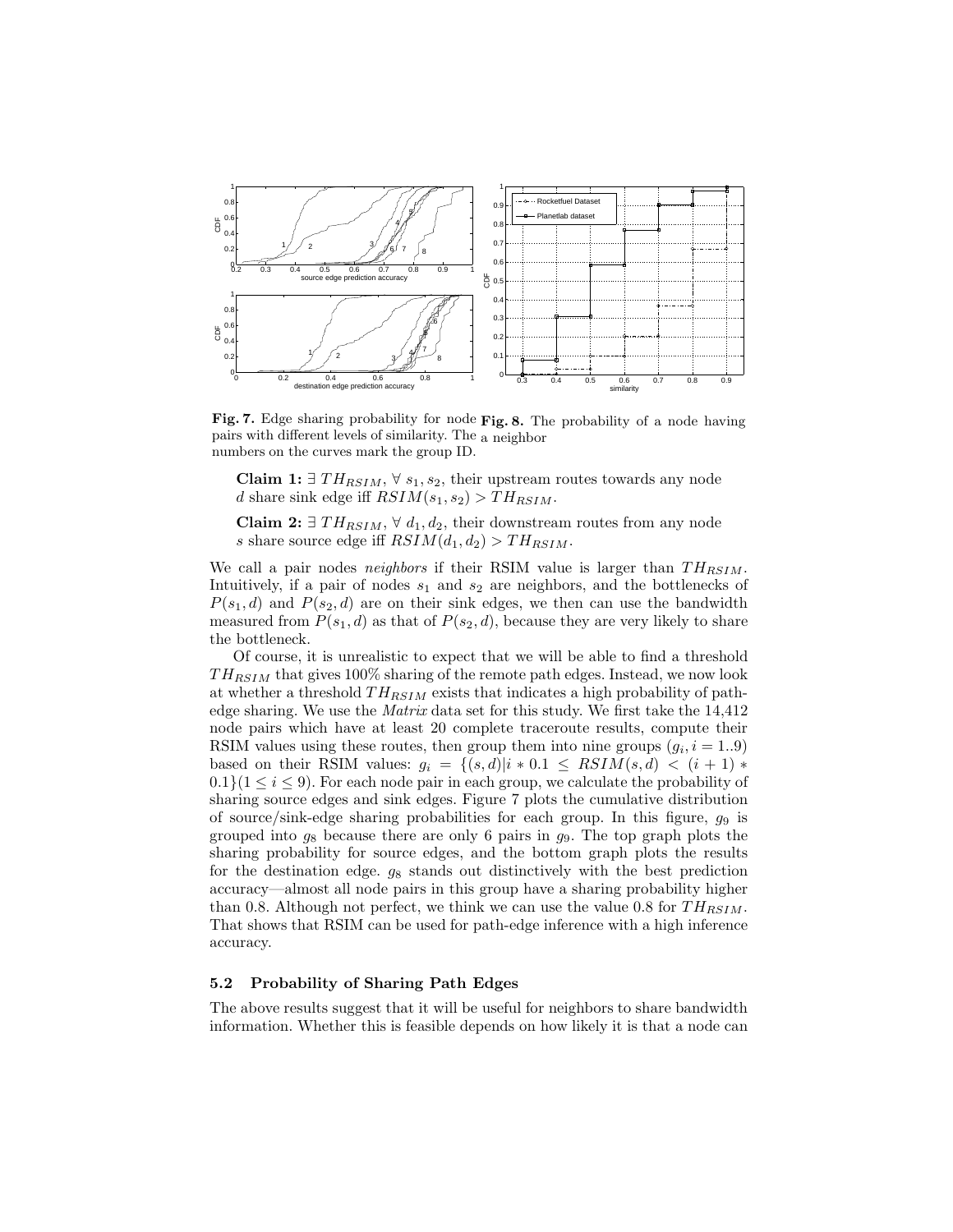find a neighbor. This is a very difficult question, but we can use the Rocketfuel and *Matrix* data set to gain some insights. We use the *Rocketfuel* data set as an example of a system that includes nodes from all over the Internet, while we use the Matrix data set to get the view for a real deployed system.

For the Rocketfuel data set, we use downstream routes to compute route similarities for the 5386 reachable destinations. The reason that we use destinations instead of sources is to obtain a large scale analysis. The symmetry property of RSIM demonstrated in Section 4.3 allows us to compute RSIM values using downstream routes. For the Matrix data set, route similarities are computed for the 160 nodes using upstream routes. Figure 8 plots the distribution of node pairs in each group. In this figure, node pairs are again grouped as we did in Figure 7 (except that  $g_1$  and  $g_2$  are combined with  $g_3$ ); the x-axis is the smallest RSIM value in each group. The dashed curve shows the result for the Rocketfuel data set. We see that 63% of end nodes can find at least one neighbor, i.e., their RSIM value is larger than 0.8. The Matrix data set has significantly fewer end nodes, so only 10% of end nodes can find a neighbor.

It is worthwhile to mention that in both of these analyses, destinations are selected from different prefixes, while in reality, many system nodes can come from common prefixes. In this sense, the results presented in Figure 8 provide a pessimistic view.

#### 5.3 Discussion

RSIM can be used for path-edge inference which is closely related to the goal of the BRoute system proposed in [7]. In BRoute, each node collects AS-level source tree and sink tree information to infer path edges, which are further used to infer path bottlenecks and available bandwidths. The difference between RSIM and BRoute is that RSIM is a general metric that can be used by different applications, while BRoute focuses on path bandwidth inference by only characterizing routes of each individual node, i.e., BRoute does not directly quantify the similarity of routes from two different nodes. However, BRoute is not sensitive to system node distribution, while using RSIM for path-edge inference depends on the chances that system nodes can find neighbors.

## 6 Related Work

We are not aware of related work that directly quantifies route similarity from an end-node perspective, but there are quite some that is related with different aspects of the RSIM metric. Besides the [3] and [4] on route diversity and redundancy, which are mentioned earlier in this paper, there are also a lot of research focusing on identifying congestion sharing [10], bottleneck sharing[8] and packet loss sharing [5]. [10] used loss or delay observations at end hosts to infer whether or not two flows experiencing congestion are congested at the same network resources; [8] proposed a passive measurement approach for learning Internet path characteristics, which can be used for bottleneck sharing inference. Finally, [5] proposed a Bayesian probing technique to determine whether a pair of connections from a same node experience shared loss.